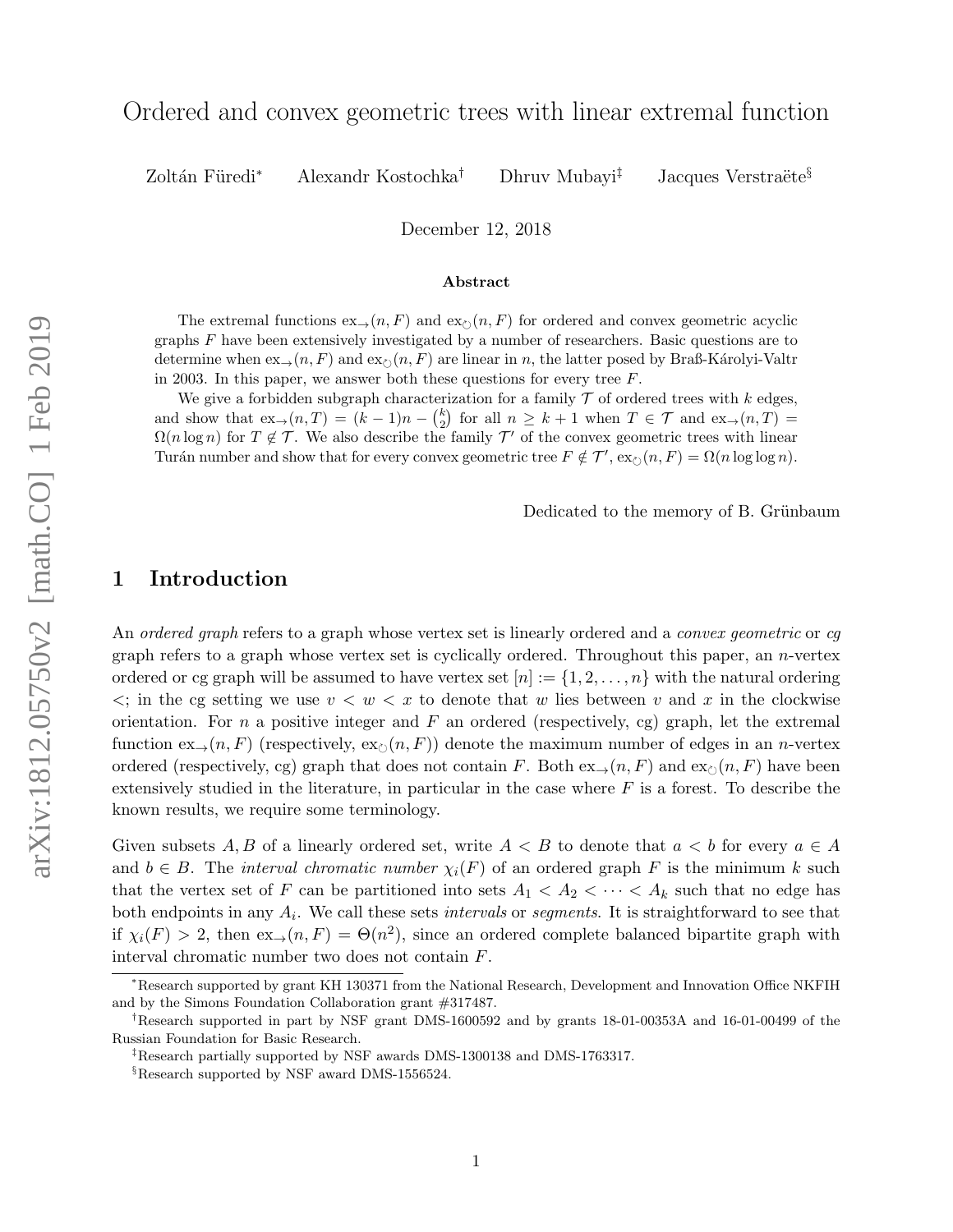## 1.1 Ordered graphs

Standard results in extremal graph theory imply that if  $ex(n, F) = n^{1+o(1)}$ , then F is acyclic. This motivates the following central conjecture in the area, due to Pach and Tardos [\[8\]](#page-12-0):

<span id="page-1-0"></span>**Conjecture 1.1.** For every forest F with  $\chi_i(F) = 2$  we have  $\mathrm{ex}_{\rightarrow}(n, F) = n(\log n)^{O(1)}$  as  $n \to \infty$ .

Conjecture [1.1](#page-1-0) remains open in general, though it was verified for all  $F$  with at most four edges by Füredi and Hajnal [\[3\]](#page-12-1). Based on their work, Tardos [\[10\]](#page-12-2) determined the order of magnitude of  $ex_{\rightarrow}(n, F)$  for every ordered graph F with at most four edges (see Corollary 4.3 in [\[10\]](#page-12-2)); in particular this verifies Conjecture [1.1](#page-1-0) for acyclic graphs with at most four edges and interval chromatic number two. Klazar [\[4\]](#page-12-3) showed that the partial case of the Füredi-Hajnal conjecture that  $ex_{\rightarrow}(n, F)$  =  $O(n)$  for every matching F, implies the Stanley-Wilf conjecture, which was proved by Marcus and Tardos [\[7\]](#page-12-4). We also point out that extremal problems for ordered forests have applications to theoretical computer science, to search trees and path-compression based data structures (see Bienstock and Györi [\[1\]](#page-12-5), and Pettie [\[9\]](#page-12-6) for a survey).

A particularly interesting phenomenon, discovered by Füredi and Hajnal [\[3\]](#page-12-1), is that the order of magnitude of the extremal function for the ordered forest  $\{13, 35, 24, 46\}$  consisting of two interlacing paths of length two is determined by the extremal theory for Davenport-Schinzel sequences, and in particular the extremal function has order of magnitude  $\Theta(n\alpha(n))$ , where  $\alpha(n)$  is the inverse Ackermann function. Further progress towards the conjecture was made by Korándi, Tardos, Tomon and Weidert [\[5\]](#page-12-7), in the equivalent reformulation of the problem in terms of forbidden 0- 1 submatrices of 0-1 matrices, giving a wide class of graphs F for which  $ex_{\rightarrow}(n, F) = n^{1+o(1)}$ as  $n \to \infty$ . The following basic question closely related to Conjecture [1.1](#page-1-0) also has information theoretic applications (see for instance [\[1\]](#page-12-5)).

#### <span id="page-1-1"></span>Problem 1.2. Determine which ordered forests have linear extremal functions.

The problem is not even solved for some forests with five edges. And the above example by Füredi and Hajnal of a 4-edge forest with extremal function involving the inverse Ackermann function indicates that the problem is likely to be hard. However, it turns out that for trees the situation is simpler.

In this paper, we resolve Problem [1.2](#page-1-1) for ordered trees, and also determine the exact extremal function for ordered trees when the extremal function is linear. This exact result is perhaps surprising, since the situation in the unordered case is complicated, as represented by the Erdős-Sós conjecture. But the ordered situation has the benefit that most trees cannot have linear extremal function. On the other hand, the  $log n$  jump in complexity for trees with nonlinear extremal function is perhaps also interesting.

The description of the ordered trees with linear extremal functions is based on three forbidden subtrees which are the ordered paths  $P, Q$  and  $R$  shown below.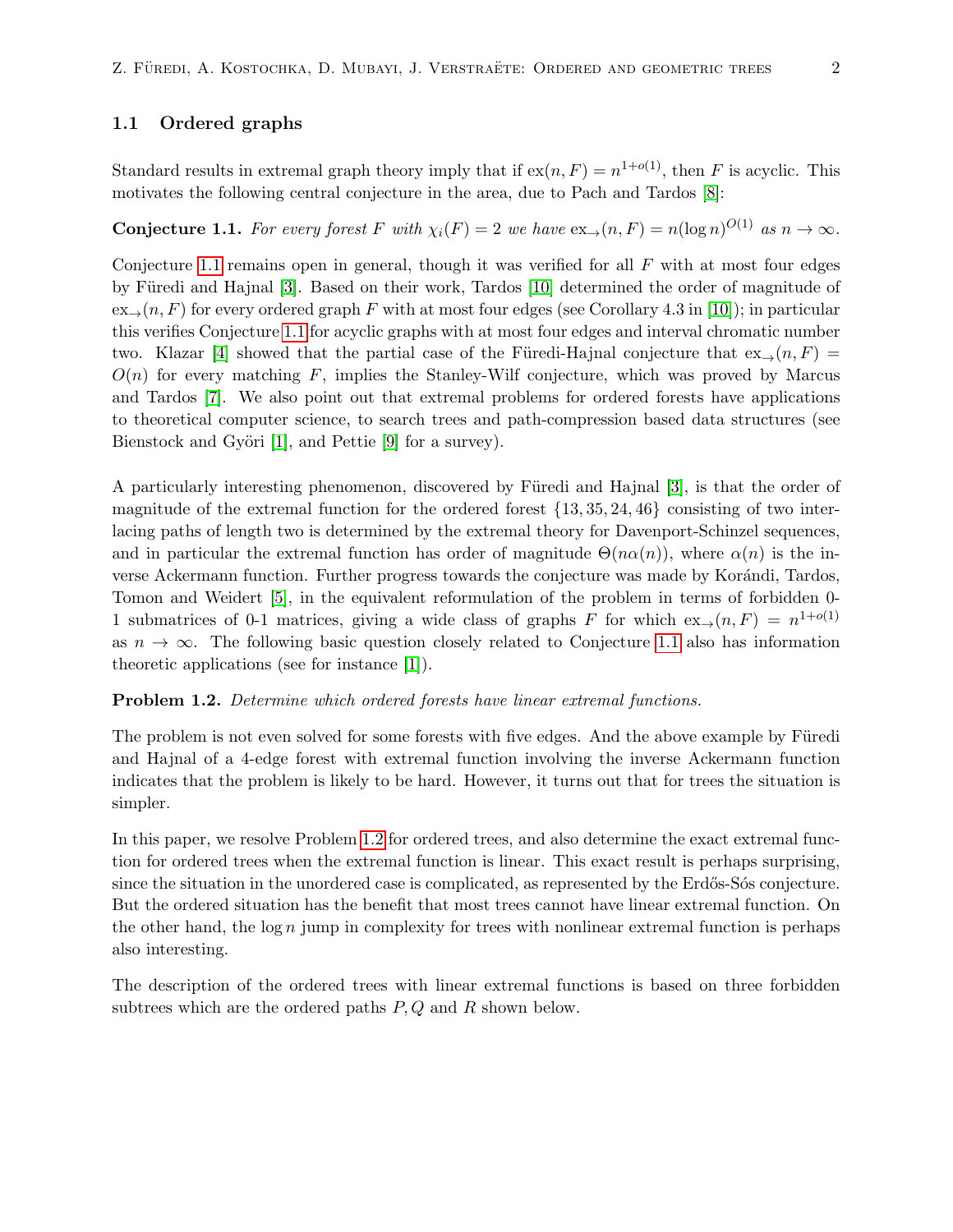

Figure 1 : Forbidden paths P, Q and R.

We are now ready to state our first main result.

<span id="page-2-0"></span>**Theorem 1.3.** Let T be an ordered tree with k edges and  $\chi_i(T) = 2$ . If T contains at least one of  $P, Q, R$ , then  $ex_{\rightarrow}(n, T) = \Omega(n \log n)$  as  $n \rightarrow \infty$ , otherwise

$$
ex_{\rightarrow}(n,T) = (k-1)n - \binom{k}{2}
$$

for all  $n \geq k+1$ .

As a corollary to Theorem [1.3,](#page-2-0) if T is any ordered forest containing a path of length four with two or more crossing edges, then  $ex_{\rightarrow}(n,T) = \Omega(n \log n)$ .

# 1.2 Convex geometric graphs

Problem [1.2](#page-1-1) was posed by Braß-Karolyi-Valtr [\[2\]](#page-12-8) in the context of convex geometric graphs, and remains open. Using our methods for ordered graphs and some modifications of constructions due to Tardos, we are able to determine all cg trees with linear extremal function. For convenience, we assume that the vertex set of any cgg we consider lies on a convex set  $\Omega$  in the plane. We say that a cgg  $G$  is crossing or has a crossing if some pair of its edges intersect geometrically at a point that is not on  $\Omega$ .

**Definition 1.** Let  $P = \{P^0, P^1, P^2\}$  denote the family of three cg forests each comprising two copies  $P = abcd$ ,  $P' = a'b'c'd'$  of a three-edge path with the following properties:

- the center edges  $bc \in P$  and  $b'c' \in P'$  do not cross each other
- the pair of edges ab and cd cross at p and the pair  $a'b'$  and  $c'd'$  cross at  $p'$
- if  $\{b, c\} \neq \{b', c'\}$ , then p and p' lie outside the region whose boundary contains the segments bc, b'c' and  $\Omega$  while if  $\{b, c\} = \{b', c'\}$ , then p and p' lie on opposite sides of  $bc = b'c'$ .

We allow bc and b'c' to share i endpoints where  $0 \le i \le 2$  and we denote the corresponding member of P by  $P^i$ ; hence  $|V(P^i)| = 8 - i$ . Note that  $P^1$  and  $P^2$  are connected while  $P^0$  is not.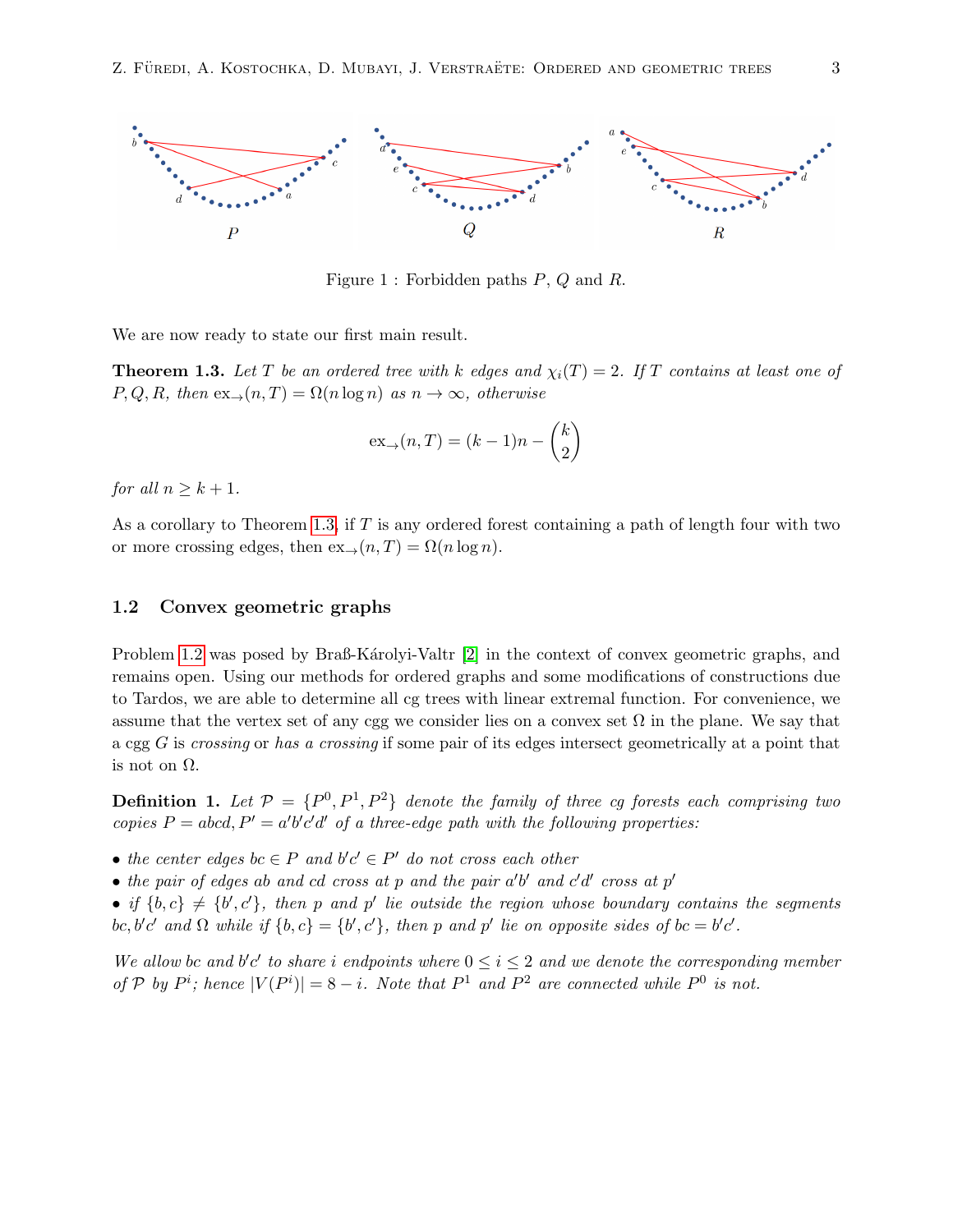

Figure 2 : The family  $\mathcal{P}$ .

Given vertices  $a_1, \ldots, a_t$  in a cyclically ordered set  $\Omega$  we write  $a_1 < a_2 < \cdots < a_t$  to mean that the vertices are encountered in the order  $a_1, a_2, \ldots, a_t, a_1$  when traversing  $\Omega$  in the clockwise direction. Given subsets A, B of  $\Omega$ , write  $A < B$  to denote that there are no elements  $a, a' \in A$  and  $b, b' \in B$ such that  $a < b < a' < b'$ . In other words, the intervals A and B appear as disjoint arcs/intervals of  $\Omega$ . The definition extends naturally to more than two intervals.

In analogy with the definition of interval chromatic number for ordered graphs, the cyclic chromatic number  $\chi_c(G)$  of a cg graph G is the minimum k such that the vertex set of G can be partitioned into (nonoverlapping) intervals  $A_1 < A_2 < \cdots < A_k$  and no edge has both endpoints in any  $A_i$ . It is again straightforward to see that if  $\chi_c(G) > 2$ , then  $ex_{\circlearrowright}(n, G) = \Theta(n^2)$ . Consequently, as we are aiming for a characterization of those G for which  $ex_{\circlearrowright}(n, G) = O(n)$  we may restrict to G with  $\chi_c(G) = 2.$ 

<span id="page-3-0"></span>**Theorem 1.4.** Fix  $k > 2$  and let T be a cg tree with k edges and  $\chi_c(T) = 2$ . Then either  $\exp(n, T) = \Theta(n)$  or  $\exp(-\Omega(n \log \log n))$  where the former holds iff T contains no crossing fouredge path and no member of P.

It is interesting to contrast Theorem [1.4](#page-3-0) with Theorem [1.3.](#page-2-0) As a general rule, determining  $ex_0(n, F)$ seems more difficult than determining  $ex_{\rightarrow}(n, F)$ . Our experience suggests that both problems exhibit similar but different behavior. For example, we were not able to determine  $\exp(n, T)$  exactly when it is  $\Theta(n)$  like in the ordered case. One problematic cg tree is the double star D with k edges and maximum number of crossings. It is easy to observe that  $\operatorname{ex}_{\mathcal{O}}(n, D) \leq \operatorname{ex}_{\rightarrow}(n, D) = O(n)$  but an exact result for  $\exp(n, D)$  seems harder to achieve. Perhaps this is the main impediment to obtaining an exact result in Theorem [1.4.](#page-3-0) Also, it is not true that all k-edge cg trees with linear extremal function have the same extremal function, and we do not know whether every nonlinear extremal function for a cg tree grows at least as  $n \log n$ .

# 2 Ordered trees

In this section we prove Theorem [1.3.](#page-2-0) In Section [2.1,](#page-4-0) we give the constructions which show that each of the ordered paths  $P, Q, R$  has extremal function of order at least  $n \log n$ . In Section [2.2,](#page-4-1) we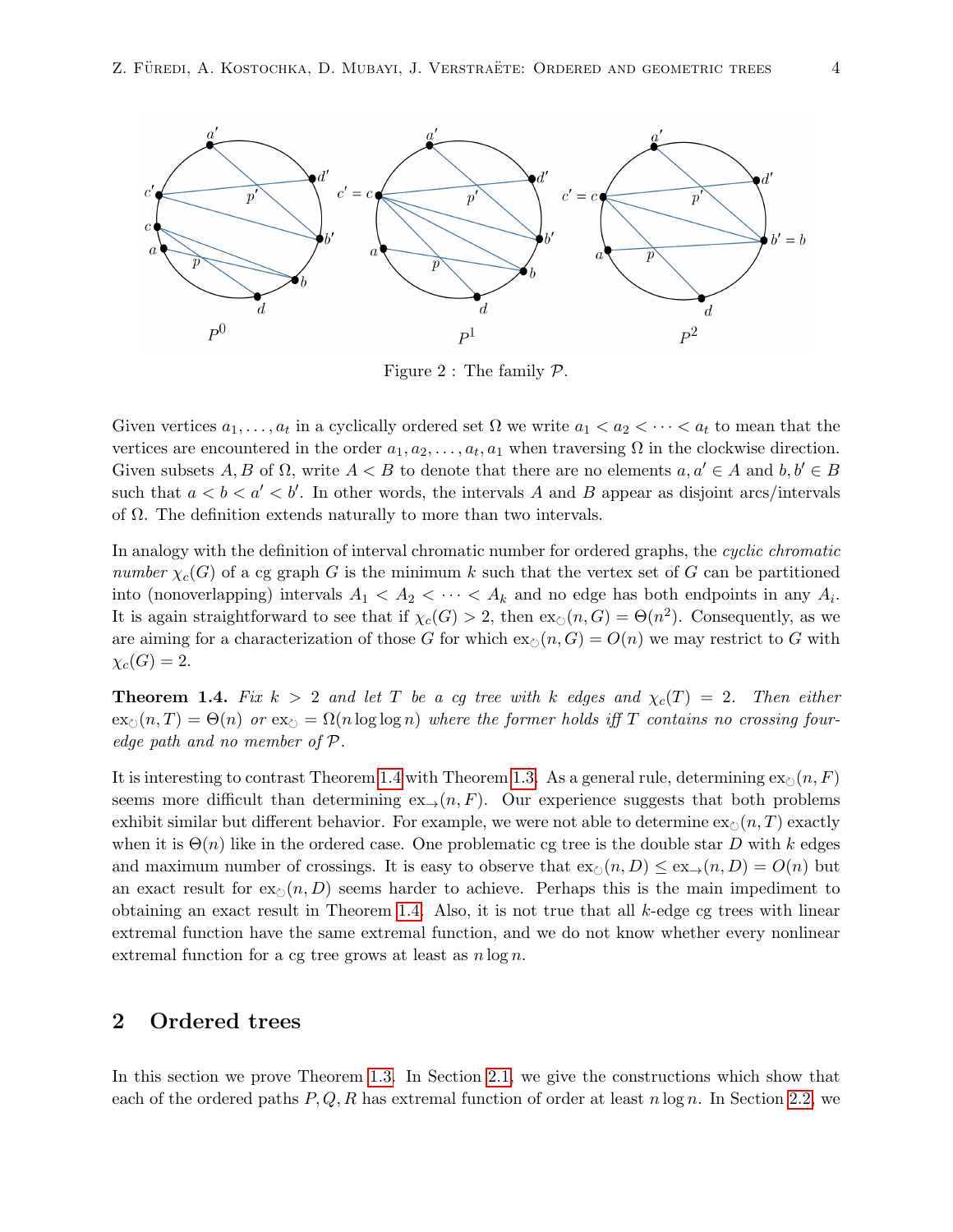describe the structure of the ordered trees of interval chromatic number two which do not contain  $P, Q$  or R. Then in Section [2.3,](#page-6-0) we determine the extremal function for all those trees.

#### <span id="page-4-0"></span>2.1 Ordered trees with nonlinear extremal function

The paths  $P, Q$  and R are displayed in Figure 1. In this section, we present for each of  $P, Q$  and R a construction of an n-vertex ordered graphs with  $\Theta(n \log n)$  edges that does not contain P, Q and R respectively. These results are not new, and if fact Tardos [\[10\]](#page-12-2) showed that the extremal functions for  $P, Q$  and R are all actually of order  $n \log n$ .

**Construction avoiding P.** We start with the simple construction that does not contain  $P$ : form an ordered graph on [n] with edges ij such that  $|i - j| = 2<sup>h</sup>$  for some h. This graph has  $\Omega(n \log n)$ edges. It does not contain P, since if  $V(P) = \{ad, ac, bd\}$  where  $a < b < c < d$ , then for some  $h, i, j, 2^h = |a - d| < |a - c| + |b - d| = 2^i + 2^j$  whereas  $\max\{i, j\} < h$  implies  $2^i + 2^j \le 2^h$ , a contradiction. Another was to achieve this construction is to take the graph of the k-dimensional cube, where we construct the graph in the usual recursive manner and  $n = 2<sup>k</sup>$ .

**Construction avoiding Q.** Bienstock and Györi [\[1\]](#page-12-5) gave a construction showing  $ex_{\rightarrow}(n, Q)$  =  $\Omega(n \log n / \log \log n)$ , and a simple construction giving  $\exp(n, Q) = \Omega(n \log n)$  was given by Füredi and Hajnal [\[3\]](#page-12-1). The construction on 2n vertices consists of edges between two intervals  $I_n$  and  $J_n$  of size n. For  $n = 1$ , we take a single edge. Having the construction at stage n, with intervals  $I_n$  and  $J_n$  of size n, take four intervals  $I_n, I'_n$  and  $J_n, J'_n$  of length n, in that order. We put the preceding construction between  $I_n$  and  $J_n$  and between  $I'_n$  and  $J'_n$ , and then add a matching M consisting of an edge from the *i*th vertex of I' to the *i*th vertex of J for  $i \in [n]$ . If  $f(n)$  is the number of edges in the old construction, then the new construction has  $2f(n) + n$  edges. We conclude  $f(2n) = 2f(n) + n$  which implies  $f(n) = \frac{1}{2}n \log_2 n + n$ . It is shown in [\[3\]](#page-12-1) that this construction does not contain P, and so  $\operatorname{ex}_{\rightarrow}(2n, Q) \geq \frac{1}{2}$  $\frac{1}{2}n \log_2 n + n$  for all  $n \geq 1$ .

**Construction avoiding R.** A similar type of construction avoids R. For  $n = 1$  we again take a single edge, and having created a construction with two intervals  $I_n$  and  $J_n$  of length n, we take four intervals  $I_n$ ,  $I'_n$  and  $J_n$ ,  $J'_n$  of length n in that order. We put the preceding construction between  $I_n$  and  $J'_n$  and between  $I'_n$  and  $J_n$ , and then add a matching M consisting of an edge from the *i*th vertex of I to the ith vertex of J for  $i \in [n]$ . Then the number of edges in the construction with 2n vertices is  $f(n)$  as above, and the construction does not contain R.

# <span id="page-4-1"></span>2.2 Structure of trees not containing  $P, Q$  or  $R$

In this section, we consider trees which do not contain  $P, Q$  or  $R$ , and describe their structure. The length of an edge ij with  $i, j \in [n]$  is  $|i - j|$ . Edges ij and i'j' with  $i < j$  and i'  $\langle j' \rangle$  cross if  $i < i' < j < j'$  or  $i' < i < j' < j$ .

Increasing trees. An *increasing tree* is an ordered tree of interval chromatic number two, with parts equal to intervals  $I, J \subseteq [n]$ , described as follows. A single edge is an increasing tree. Given an increasing tree, with longest edge ij where  $i \in I$  and  $j \in J$ , we create an increasing tree with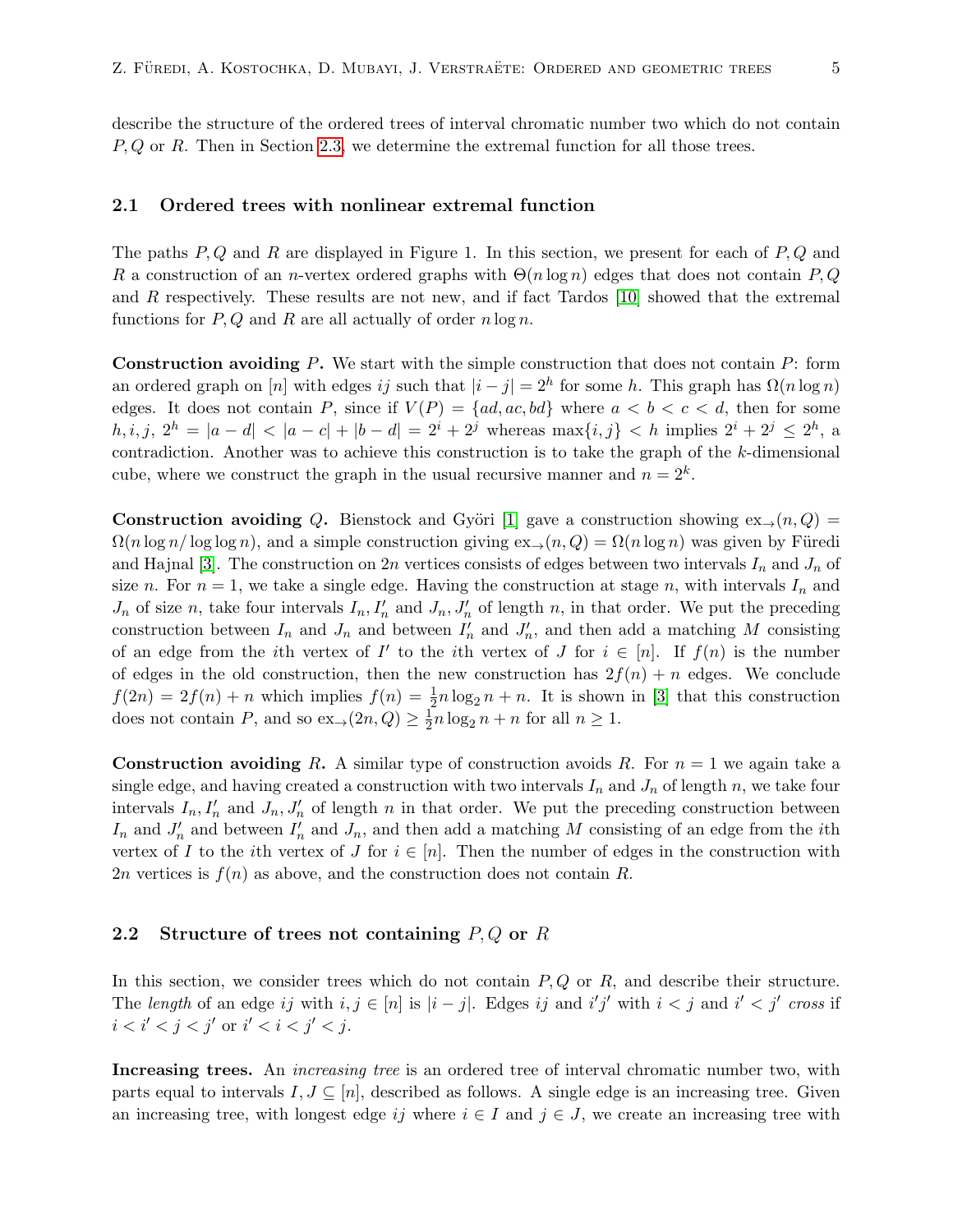one more edge i'j' with  $i' \in I$  and  $j' \in J$  by requiring  $i' = i$  and  $j' > j$  or  $j' = j$  and  $i' < i$ . Note that an increasing tree has no crossing edges, and the edges have a unique ordering by the increasing order of their lengths. Also, increasing trees do not contain  $P, Q$  or R since they have no crossing edges.

z-trees. A z-tree is an ordered tree Z with interval chromatic number two, say with parts equal to intervals I and J, consisting of a union of an increasing tree T with longest edge ij where  $i \in I$ and  $j \in J$ , together with a set  $S_j$  of edges of the form hj with  $h \in I$  and  $h < i$  and a set  $S_i$  of edges of the form ik with  $k \in J$  and  $k > j$ . These sets  $S_i$  and  $S_j$  are allowed to be empty. Note that any two of the edges  $hj$  and ik cross.

An example of a z-tree is below, where the tree increasing tree  $T$  is shown in solid edges whereas  $S_i$  and  $S_j$  are in dashed edges.



Figure 3 : A z-tree.

Note that the partition  $E(T) \cup S_i \cup S_j$  of the edge-set of a z-tree and the edge ij is not uniquely determined by the z-tree. To make the partition unique, take a longest path  $P^*$  in a z-tree Z whose edges are strictly increasing in length, and let  $ij$  be defined to be the second-to-last edge of the path (see Figure 3). Then  $S_i$  is the set of edges ik with  $k > j$  and  $S_j$  is the set of edges hj with  $h < i$ . The edge ij and the sets  $S_i, S_j$  are uniquely determined by Z, as is the increasing tree  $T = Z - S_i - S_j$ . By inspection, a z-tree does not contain P, Q or R, and we now show the converse:

**Theorem 2.1.** If an ordered tree of interval chromatic number two does not contain  $P, Q$  or  $R$ , then it is a z-tree.

Proof. We begin with the following observation:

If T is an ordered tree with  $\chi_i(T) = 2$ , not containing P, Q or R, then T contains no path of length four with at least one pair of crossing edges.

The following claim is helpful:

If T is an ordered tree with  $\chi_i(T) = 2$  containing crossing edges i'j and ij' where  $i' < i < j < j'$  and  $ij \notin E(T)$ , then T contains P or Q or R.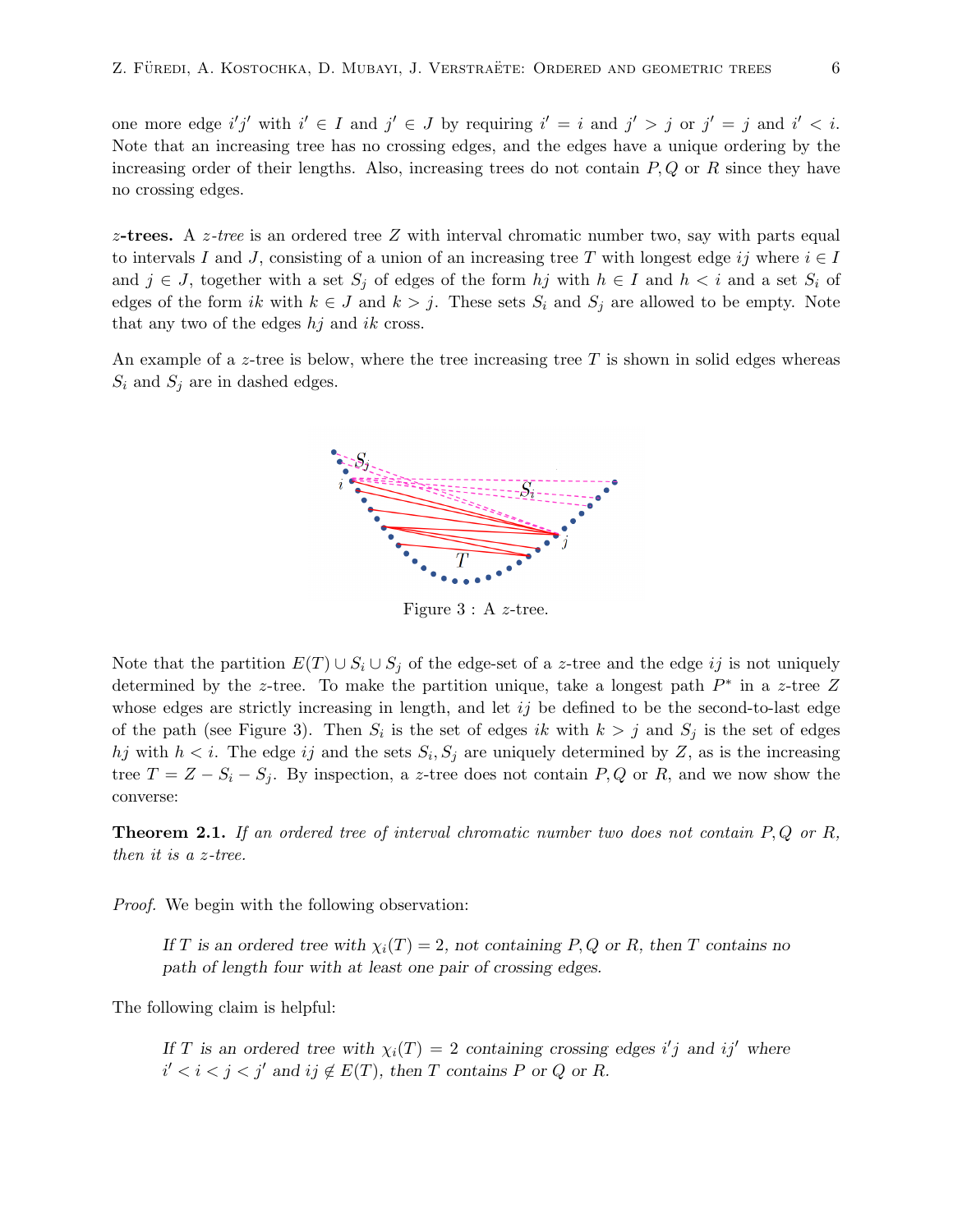We first prove the claim. Since  $T$  is a tree, there exists a path in  $T$  whose first and last edges are  $i'j$  and  $ij'$ . If this path has length four, then we have a path of length four with a crossing, a contradiction. Therefore the path must have length three. Since  $\chi_i(T) = 2$ , and  $i' < i < j < j'$ ,  $i'$  and i are not adjacent and j and j' are not adjacent. Therefore the only possibility is that  $i'j' \in E(T)$ , but then the edges  $i'j', i'j, ij'$  form a copy of P in T, a contradiction. This proves the claim.

Now we prove the theorem. Let Z be an ordered tree with  $\chi_i(Z) = 2$  not containing P, Q or R, with intervals  $I < J$ . Let xy be an edge of Z such that  $x \in I$  and  $y \in J$  and y has degree 1 in Z (the case  $x \in J$  and  $y \in I$  is similar). Then  $Z' = Z - \{y\}$  does not contain P, Q or R, so Z' is a z-tree. We may write  $E(Z') = E(T) \cup S_i \cup S_j$ , where T is an increasing tree with longest edge ij with  $i \in I$  and  $j \in J$ , and  $S_i = \{ik : k > j\}$  and  $S_j = \{hj : h < i\}$ . The edge ij is the second-to-last edge of a path longest  $P^*$  in  $Z'$  whose edge lengths are increasing. Let  $ik \in S_i$  be the last edge of the path where  $k \in J$  and  $k > j$  (the case that the last edge is  $hj$  with  $h < i$  is similar).

**Case 1.** The edge xy crosses an edge ab  $\neq ik$  in  $P^*$  where  $a \in I$  and  $b \in J$ . In this case, either  $x < a < b < y$  or  $a < x < b < y$ . By the claim, if  $x < a < b < y$ , then  $ay \in E(Z)$ , contradicting that y has degree 1 in Z. So  $a < x < b < y$ , and the claim gives  $xb \in E(Z')$ . Now the path  $Q^* \subset P^*$  starting with the edges yx, xb and ba and ending with the edge ik has length at least four in Z and has a crossing, which is a contradiction. This completes Case 1.

**Case 2.** The edge xy crosses no edge of  $P^* - ik$ . If  $x > i$  then  $T \cup \{xy\}$  is an increasing tree and Z is therefore a z-tree. We conclude  $x \leq i$ . If  $x < i$ , then there is an edge  $xj \in S_i$ . But then the path yxjik is a path of length four in Z with a crossing, a contradiction. We conclude  $x = i$ , and  $y > j$ , and now  $E(Z) = E(T) \cup S'_i \cup S_j$  where  $S'_i = S_i \cup \{iy\}$ , so Z is a z-tree.

### <span id="page-6-0"></span>2.3 Ordered trees with linear extremal function

This section is devoted to determining the extremal function for  $z$ -trees, thereby completing the proof of Theorem [1.3.](#page-2-0) We determine first the extremal function of increasing trees.

<span id="page-6-1"></span>**Lemma 2.2.** Let T be an increasing tree with k edges. Then  $ex_{\rightarrow}(n,T) = (k-1)n - {k \choose 2}$  $\binom{k}{2}$  for  $n \geq k+1$ .

*Proof.* Observe that the longest edge in T has length at least k. Therefore the ordered n-vertex graph  $G^*$  consisting of all edges ij with  $i, j \in [n]$  such that  $1 \leq |i - j| < k$  cannot contain T, and so

$$
ex_{\to}(n,T) \ge e(G^*) = \sum_{i=1}^{k-1} (n-i) = (k-1)n - {k \choose 2}.
$$

Now we establish equality. Suppose G is an *n*-vertex ordered graph that does not contain T. We prove by induction on k that  $e(G) \leq (k-1)n - {k \choose 2}$  $\binom{k}{2}$  for  $n \geq k+1$ . For  $k=1$ , this is clear since any single edge is an increasing tree, so  $G$  in that case is empty. Suppose  $T$  is an increasing tree with  $k + 1$  edges. Let uv be the longest edge of T, where  $u < v$ , and suppose v is a leaf of T. Let  $T' = T - uv$ . Assuming  $V(G) = [n]$ , remove for every  $i \leq n - k$  in  $V(G)$  the longest edge ij with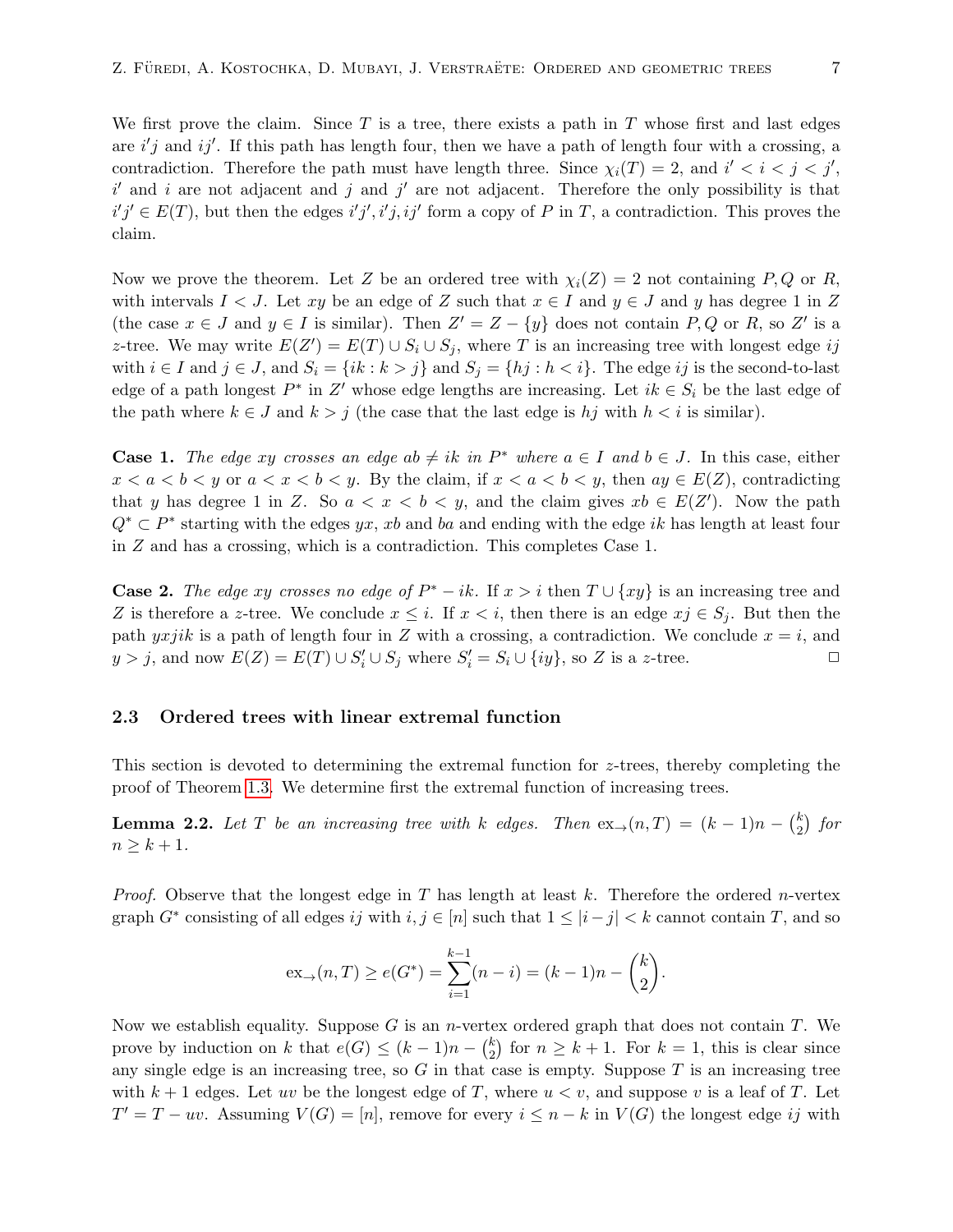$j > i$ . Then the total number of edges removed from G is at most  $n - k$ . We therefore obtain an ordered graph G' with at least  $e(G') \ge e(G) - (n - k)$  edges. If G' contains the ordered tree T', say u is mapped to  $i \in [n]$ , then  $i \leq n-k$ , so there exists an edge  $ij \in E(G) \backslash E(G')$  such that j is larger than any vertex in the embedding of T' in G. Then adding ij we get an embedding of  $T' + uv = T$ in G, a contradiction. We conclude G' does not contain T', so by induction  $e(G') \leq (k-1)n - {k \choose 2}$  $\binom{k}{2}$ . Therefore

$$
e(G) \le (k-1)n - {k \choose 2} + (n-k) = kn - {k+1 \choose 2}.
$$

This completes the proof.  $\Box$ 

This proof extends to give the extremal function for  $z$ -trees in a fairly simple way:

<span id="page-7-0"></span>**Lemma 2.3.** Let Z be a z-tree with k edges. Then for  $n \geq k+1$ ,  $ex_{\rightarrow}(n, Z) = (k-1)n - {k \choose 2}$  $\binom{k}{2}$ .

*Proof.* We may write  $Z = T \cup S_i \cup S_j$  where T is an increasing tree with longest edge ij with  $i < j$ , and  $S_i$  consists of edges ik with  $k > j$  and  $S_j$  consists of edges hj with  $h < i$ . Suppose  $|E(T)| = a, |S_j| = b$  and  $|S_i| = c$ . We construct an *n*-vertex ordered graph  $G^*$  with no copy of Z as follows: the vertex set of  $G^*$  is [n], whereas the edge set consists of  $E_a = \{xy : 1 \le y - x < a\},\$  $E_b = \{xy : x \le b\}$  and  $E_c = \{xy : y > n - c\}$ . Let  $f(a, b, c) = |E_a \cup E_b \cup E_c|$ . A calculation shows  $f(a, b, c) = (k - 1)n - {k \choose 2}$ <sup>k</sup><sub>2</sub>). Furthermore,  $E_a \cup E_b \cup E_c$  does not contain a copy of Z: since T has a edges, ij has length at least a, so ij  $\notin E_a$ . If ij  $\in E_b$ , then  $i \leq b$ . However, Z has b vertices preceding i, namely the vertices in  $S_j$ , so this is not possible. Similarly, if  $ij \in E_c$ , then  $j > n - c$ , but since Z has the c vertices in  $S_i$  after j, this too is impossible. Therefore  $G^*$  does not contain Z, and we have  $\operatorname{ex}_{\rightarrow}(n, Z) \geq (k-1)n - \binom{k}{2}$  $\binom{k}{2}$ .

We now prove  $ex_{\rightarrow}(n, Z) = f(a, b, c)$  by induction on  $|S_i| = c$ . If  $c = 0$ , then Lemma [2.2](#page-6-1) proves the required equality. If  $c \geq 1$ , then we observe  $f(a, b, c) - f(a, b, c - 1) = n - k + 1$ . Let G be an *n*-vertex ordered graph not containing Z. Following the notation above, with  $i\dot{j}$  the longest edge of  $T \subset Z$ , for each vertex  $g : b < g \leq n - a - c + 1$ , delete the longest edge  $gh \in E(G)$  with  $h > g$ . The number of edges deleted is  $n - a - b - c + 1 = n - k + 1$ . If this new graph G' contains  $Z' = Z - ij'$  where j' is the last vertex of Z, then G contains Z: we observe  $b < i \leq n - a - c + 1$ , and so there is a longest edge  $ij' \in E(G) \backslash E(G')$  which can be added to Z' to get Z. Therefore G' does not contain Z', and by induction,  $e(G') \le f(a, b, c - 1)$  which implies  $e(G) \le e(G') + n - k + 1 \le f(a, b, c - 1) + n - k + 1 = f(a, b, c)$ . This completes the proof.  $\Box$ 

# 3 Convex geometric trees

In this section we prove Theorem [1.4.](#page-3-0) We denote a crossing four-edge path by the shorter notation crossing  $P_4$ . In Section [3.1,](#page-8-0) we give the constructions which show that each  $P<sup>i</sup>$  and each crossing  $P_4$  has extremal function of order at least  $n \log n \log n$ . In Section [3.2,](#page-9-0) we describe the structure of the cg trees T with  $\chi_c(T) = 2$  which contain neither a crossing  $P_4$  nor any  $P^i$ . Then in Section [3.3,](#page-11-0) we show that these trees have linear extremal function.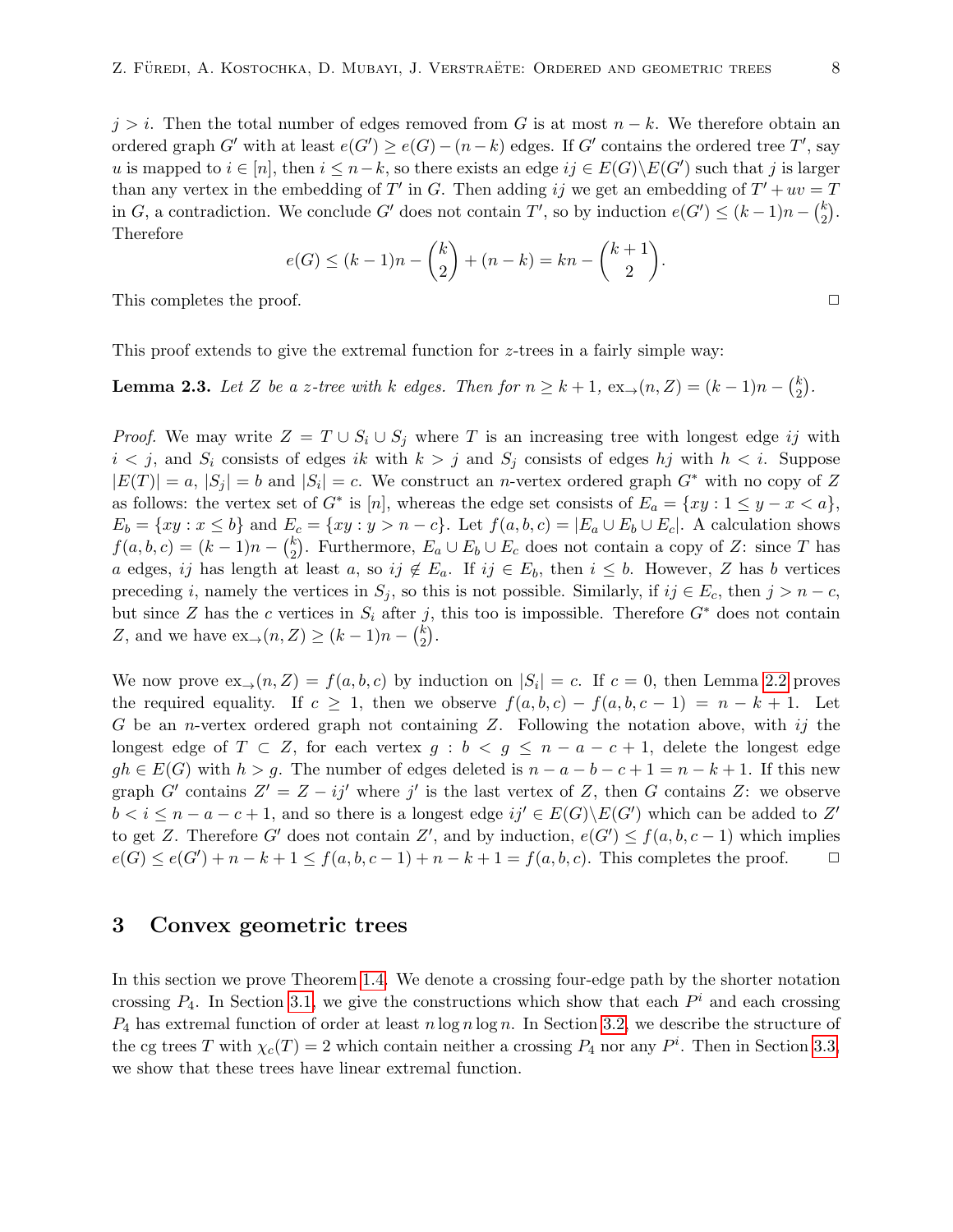#### <span id="page-8-0"></span>3.1 Convex geometric trees with nonlinear extremal function

We begin by noting that Braß-Károlyi-Valtr [\[2\]](#page-12-8) proved that  $\exp(n, P^i) = \Theta(n \log n)$ . Actually, they proved this only for  $P^0$  but exactly the same proof (both upper and lower bounds) works for  $P^1$ and  $P^2$  as well.

In order to present our constructions that avoid crossing  $P_4$ s, we need a theorem of Tardos [\[11\]](#page-12-9). The setup of his theorem is as follows. We are given a bipartite graph  $G = (A, B, E)$  with a proper edge coloring c with d colors in which the colors are linearly ordered.

A walk  $e_1e_2e_3e_4$  is called fast if  $c(e_2) < c(e_3) < c(e_4) \leq c(e_1)$ . A walk  $e_1e_2e_3e_4$  is called slow if it starts in B,  $c(e_2) < c(e_3) < c(e_4)$  and  $c(e_2) < c(e_1) \leq c(e_4)$ .

<span id="page-8-1"></span>**Theorem 3.1** (Tardos [\[11\]](#page-12-9) p. 549). Let  $G = (A, B, E)$  be a bipartite graph with a proper edge coloring with d colors. There exists a subgraph  $G' = (A, B, E')$  of G without slow walks and with  $|E'| > \frac{\log d}{480d}$  $\frac{\log d}{480d}|E|$ . Similarly, there exists a subgraph  $G'' = (A, B, E'')$  of G without fast walks and with  $|E''| > \frac{\log d}{480d}$  $\frac{\log a}{480d}|E|.$ 

We are now ready to present our constructions for Theorem [1.4](#page-3-0)

**Construction.** Let  $v_1, \ldots, v_n$  be in clockwise order on  $\Omega$  and form the vertex set V of our construction  $F_n$ , where  $n = 2^k$ . The edge set of  $F_n$  consists of  $k-1$  matchings  $M_1, \ldots, M_{k-1}$ , each of size  $n/4$ . For each  $1 \leq j \leq k-1$ ,

$$
M_j = \{v_{2i-1}v_{2i-2+2j} : i \in [n/4]\}.
$$

Let  $V_1 = \{v_1, v_3, \ldots, v_{n-1}\}\$  and  $V_2 = \{v_2, v_4, \ldots, v_n\}$ . For every edge  $e = v_i v_j$  in  $F_n$ , if  $j < i$ , then j is the *left end* if  $j < i$  and *right end* otherwise. Note that

- (i)  $|E(F_n)| = (k-1)n/4 = (\log_2 n 1)n/4;$
- (ii) the left ends of all edges are in  $V_1$  and all right ends are in  $V_2$ ;
- (iii)  $F_n$  does not contain a path  $v_{i_1}v_{i_2}v_{i_3}v_{i_4}$  such that  $i_2 < i_4 < i_1 < i_3$ .

Case (iii) is referred to by Tardos [\[11\]](#page-12-9) as a heavy path. We consider  $M_1, \ldots, M_{k-1}$  as color classes of an edge coloring c of  $F_n$  in which the colors are ordered according to their indices.

By Theorem [3.1,](#page-8-1)  $F_n$  contains subgraphs  $F_{n,1}$ ,  $F_{n,2}$  and  $F_{n,3}$  such that

- (P1)  $|F_{n,j}| \ge \frac{\log(k-1)}{480(k-1)} |E(F_n)| \ge \frac{\log(k-1)}{1920} n$  for each  $1 \le j \le 3$ ;
- $(P2)$   $F_{n,1}$  does not contain fast walks;
- $(P3)$   $F_{n,2}$  does not contain slow walks starting in  $V_1$ ;
- $(P4)$   $F_{n,3}$  does not contain slow walks starting in  $V_2$ .

We also will use the cg graph  $F_{n,0}$  with the same vertex set V and  $E(F_{n,0}) = \{v_i v_j : 1 \leq i \leq j \}$  $n/2, n/2 + 1 \leq j \leq n$ .

<span id="page-8-2"></span>**Definition 2.** We denote by L the cg three-edge path with interval chromatic number greater than two. In other words, L is the 3-edge cg path xyzu such that  $x < y < z < u$  (in the cyclic ordering).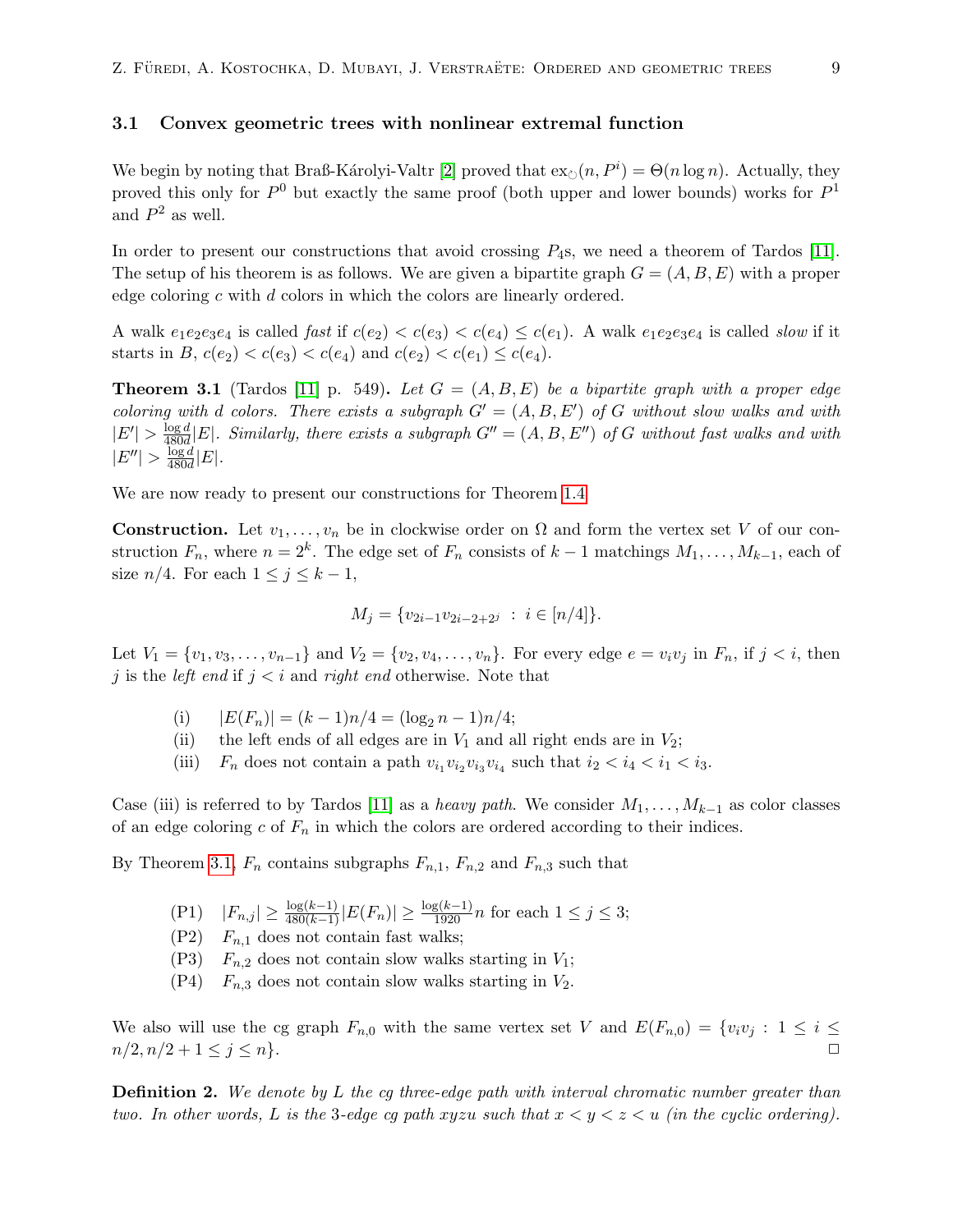**Remark.** The cg graph  $F_{n,0}$  does not contain L.

**Definition 3.** A path  $P = x_1x_2...x_s$  in a cgg is a zigzag if it has no crossing and for every  $2 \leq j \leq s-2$ , the sets  $\{x_1, \ldots, x_{j-1}\}$  and  $\{x_{j+2}, \ldots, x_s\}$  are on different sides of the chord  $x_j x_{j+1}$ . Alternatively, P has no crossing and  $\chi_c(P) = 2$ .

Perles (see [\[6\]](#page-12-10) p. 292) proved that  $\exp(n, P) = O(n)$  for any zigzag path P. Our main result is that the construction presented above contains no copy of a crossing  $P_4$ .

<span id="page-9-1"></span>**Theorem 3.2.** For every four-edge path P in a cgg apart from the zigzag path,  $ex_{\mathbb{C}}(n, P)$  =  $\Omega(n \log \log n)$ . Moreover, P is not contained in one of  $F_{n,j}$  for  $0 \leq j \leq 3$ .

*Proof.* Since each  $F_{n,j}$  has at least  $\Omega(n \log k) = \Omega(n \log \log n)$  edges, it suffices to show that for each crossing four-edge path P there is a j for which  $P \not\subset F_{n,j}$ . Every type of a cgg four-edge path corresponds to a cyclic permutation of  $[5]$ . So we need to consider  $4! = 24$  types of them. By the remark above, it is enough to consider the types with cyclic chromatic number 2. Suppose such a path (i.e. with cyclic chromatic number 2 and distinct from a zigzag path)  $P = abcdf$  can be embedded into  $F_{n,1}$ . Suppose that for  $x \in \{a, b, c, d, f\}$ , x is mapped onto  $v_{i_x}$ .

Assume  $i_c$  is odd (the proof for even  $i_c$  will be symmetric). By the structure of  $F_n$ ,  $i_b > i_c$  and  $i_d > i_c$ . So by symmetry we may suppose

$$
i_c < i_d < i_b. \tag{1}
$$

Again by the structure of  $F_n$ ,  $i_b > i_a$ . If  $i_d < i_a < i_b$ , then the cyclic chromatic number of the path  $a, b, c, d$  is 3, a contradiction. The situation  $i_c < i_a < i_d$  impossible because the lengths of the edges are of the form  $2^j - 1$ . So, the only possibility is  $i_a < i_c < i_d < i_b$ .

Once again by the structure of  $F_n$ ,  $i_d > i_f$ . If  $i_c < i_f < i_d$ , then P is a zigzag path, contradicting our choice. If  $i_f < i_a$ , then  $i_d - i_f \ge i_b - i_a$ , since otherwise  $2(i_d - i_f) < i_b - i_a$  and  $2(i_b - i_c) < i_b - i_a$ , a contradiction. But in this case,  $F_{n,1}$  contains the fast walk fdcba contradicting (P2). Thus,  $i_a < i_f < i_c$ . This means we need to consider only cyclical structure  $(1, 5, 3, 4, 2)$  and (when we switch from the case of odd  $i_c$  to the even)  $(5, 1, 3, 2, 4)$ .

**Case 1:**  $(1, 5, 3, 4, 2)$ . We claim that  $F_{n,2}$  does not contain it. Indeed, suppose it does. If  $i_c$  is odd, then repeating the above argument we come to  $i_a < i_f < i_c$ . But this means  $F_{n,2}$  contains the slow walk *f dcba* contradicting (P3). Thus assume  $i_c$  is even. Then by the structure of  $F_n$ ,  $i_d < i_c$  and  $i_b < i_c$ , say  $i_d < i_b < i_c$ . Then by the cyclic structure of our path,  $i_b < i_f < i_c$ . This is impossible, since  $2(i_f - i_d) < i_c - i_d$  and  $2(i_c - i_b) < i_c - i_d$ .

**Case 2:**  $(5, 1, 3, 2, 4)$ . We claim that  $F_{n,3}$  does not contain this path. The proof is symmetric to Case 1.  $\Box$ 

#### <span id="page-9-0"></span>3.2 Structure of trees avoiding  $P$  and a crossing  $P_4$

We need the definitions of increasing trees and z-trees in the cg setting.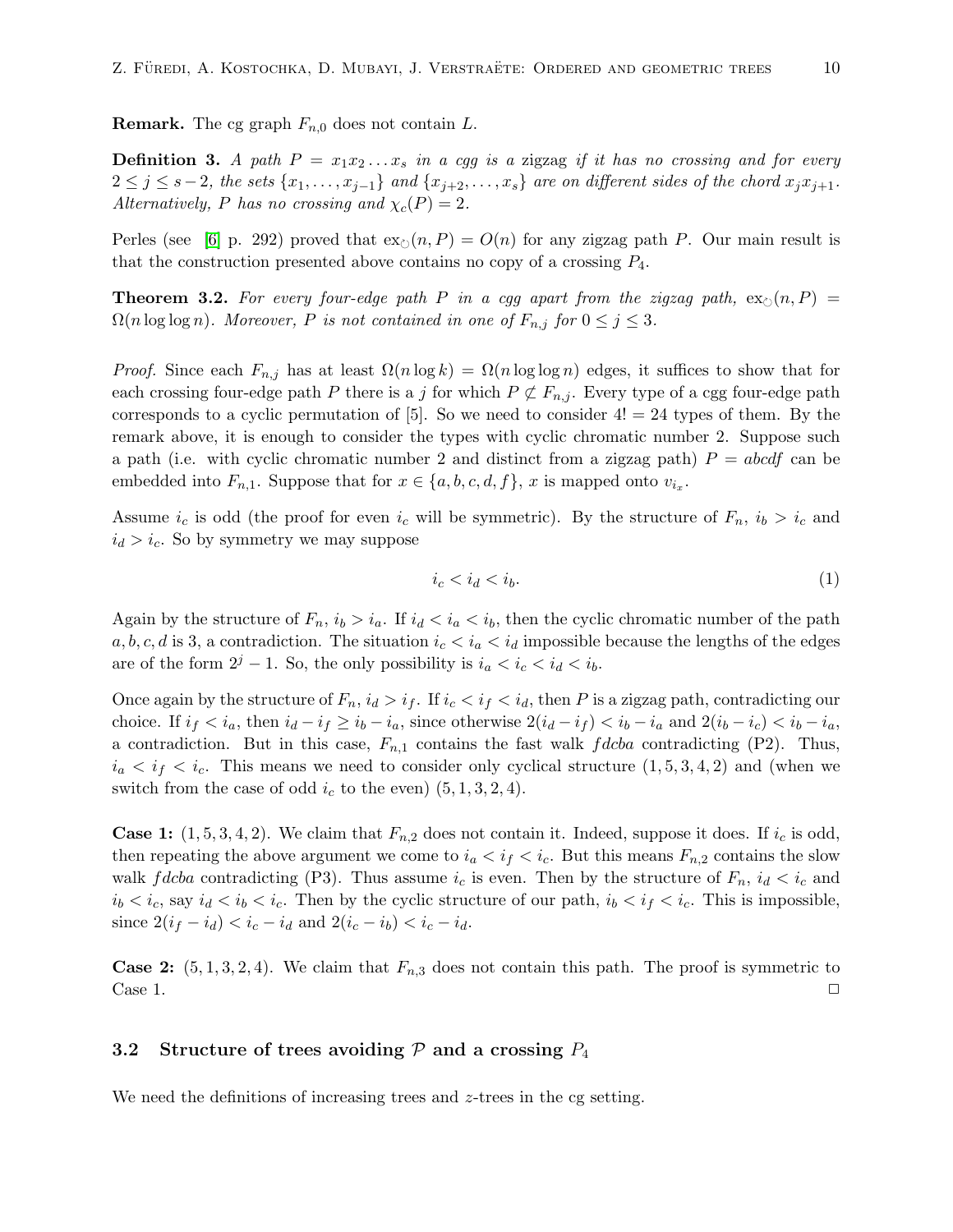Convex geometric increasing trees. A cg increasing tree is a cg tree of cyclic chromatic number two obtained as follows. Start with an (ordered) increasing tree with vertex set [n] and view the linear ordering of the vertices as a cyclic ordering  $n < n-1 < \cdots < 2 < 1$ . Note that a cg increasing tree has no crossing edges, and the edges have a unique ordering by the increasing order of their lengths (when viewed in terms of the natural linear order on  $[n]$ ).

**Convex geometric z-trees.** A cq z-tree is a cg tree Z with cyclic chromatic number two, obtained from a z-tree with ordered vertex set [n] and intervals  $I, J \subset [n]$  by viewing the linear ordering of the vertices as a cyclic ordering  $n < n - 1 < \cdots < 2 < 1$ . Note that Z is a union of a cg increasing tree T with longest edge ij where  $i \in I$  and  $j \in J$ , together with a set  $S_j$  of edges of the form hj with  $h \in I$  and  $i < h$  and a set  $S_i$  of edges of the form ik with  $k \in J$  and  $k < j$  (See Figure 4 viewed as a cyclic ordering). These sets  $S_i$  and  $S_j$  are allowed to be empty. Note that any two of the edges  $hj$  and ik cross (see Figure 3 for an example).

Our main structural result is the following.

<span id="page-10-0"></span>**Theorem 3.3.** Let T be a cg tree with  $\chi_c(T) = 2$  that contains no crossing  $P_4$  and no member of  $P.$  Then T is a cq z-tree.

*Proof.* Suppose we have an embedding of T in a circle  $\Omega$ . We will simultaneously refer to T as well as to the geometric properties of its embedding. Say that an edge  $e$  is heavy if both its endpoints have a neighbor on the same side of  $e$ . Since we have no  $L$  (see Definition [2\)](#page-8-2), this means that every heavy edge e gives rise to a crossing three-edge path with central edge e.

**Case 1.** There is a heavy edge  $e = i'j$ . Suppose j' is a neighbor of i' and i is a neighbor of j such that both i and j' are on the same side of e, assume by symmetry that j' and i lie on the arc  $(j, i')$  of  $\Omega$  taken clockwise. Then  $i < i' < j < j'$  otherwise we obtain L. This shows that all such neighbors of j lie clockwise of all such neighbors of i' in  $(j, i')$  and we obtain a double star as shown below. Moreover, each of these neighbors  $j', i$  has degree one otherwise we obtain a crossing  $P_4$ .



Figure 4.

Hence, to grow T further, we must consider neighbors of i' or j on the arc  $(i', j)$  of  $\Omega$  which omits j' and i (see Figure 4). We now claim that on the arc  $(i', j)$ , the tree T is an increasing tree and moreover, there is no edge that crosses  $e = i'j$ . This will complete the proof in this case. First observe that i' and j cannot both have neighbors in  $(i', j)$  otherwise we get L as before or  $P^2$  as shown below.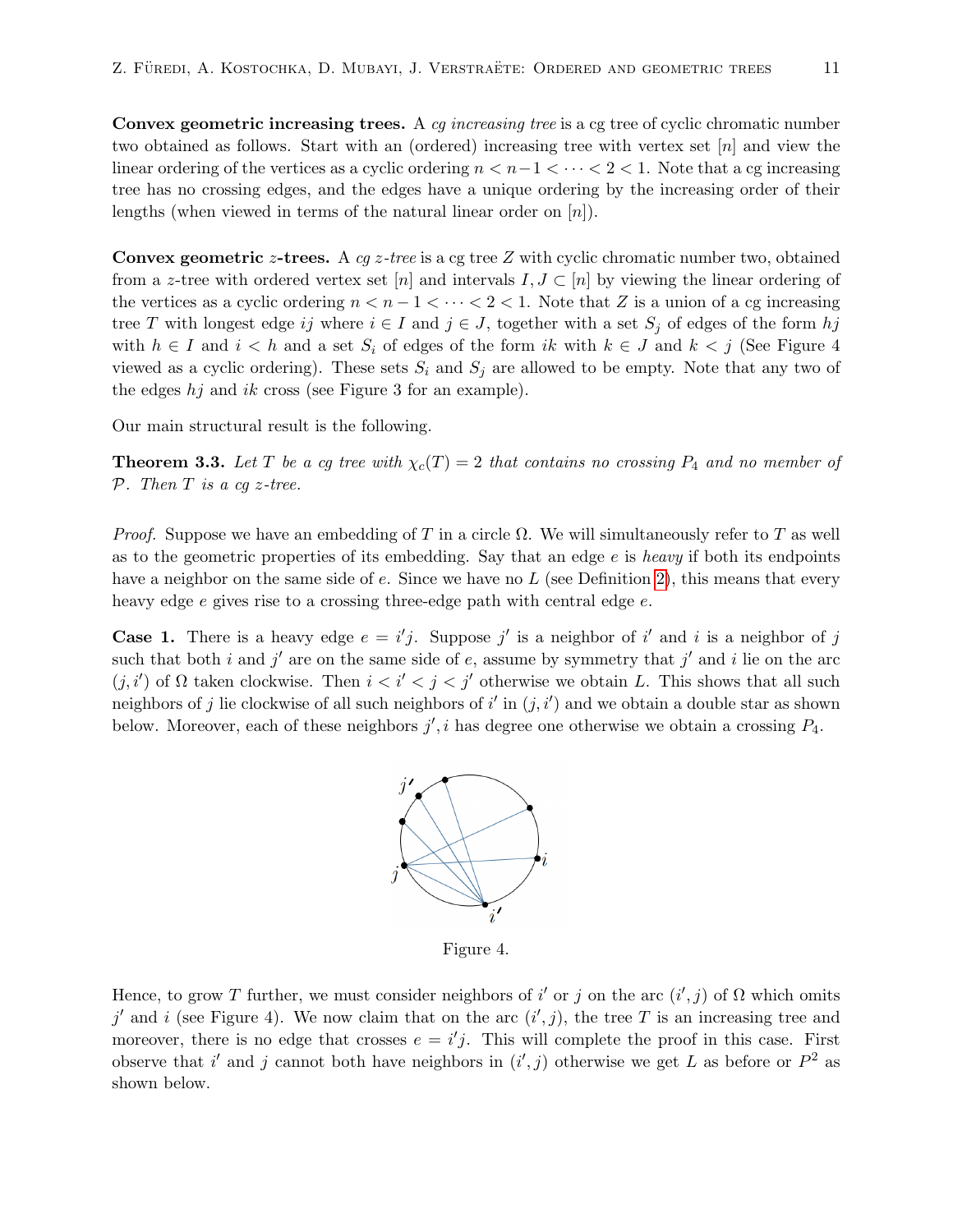

Figure 5.

So we may assume by symmetry that only j has neighbors in  $(i', j)$ . If  $j_1, j_2, \ldots, j_r$  are the neighbors of j in  $(i', j)$  in increasing clockwise order, then only  $j_r$  can have degree at least two, otherwise we get a copy of L or  $P^1$ ; furthermore, all neighbors of  $j_r$  are in the segment  $(j_r, j)$ ; otherwise we have L or a crossing  $P_4$ . We now continue in this way: if  $j_r$  has neighbors  $k_1, k_2, \ldots, k_m, j$  in increasing clockwise order in  $(j_r, j)$ , then only  $k_1$  can have degree at least two, otherwise we have a copy of L, or  $P^0$ , or a crossing  $P_4$ . Furthermore, all neighbors of  $k_1$  are in the segment  $(j_r, k_1)$  otherwise we obtain  $L$  or a crossing  $P_4$ . We continue this process till we exhaust all of  $T$ .

**Case 2.** There is no heavy edge. In this case we claim the stronger statement that  $T$  is cg increasing tree. Start by choosing any edge  $e = i'j$  and consider the neighbors of i' or of j in the arc  $(i', j)$ (traversed clockwise as usual). Since e is not heavy, at most one of  $i', j$  has neighbors in  $(i', j)$ , say j. Then, using the fact that there is no heavy edge, we proceed as in the previous paragraph until we have exhausted all vertices of T in  $(i', j)$ . Then we repeat this argument in the arc  $(j, i')$  to show that T is a cg increasing tree.  $\Box$ 

#### <span id="page-11-0"></span>3.3 Convex geometric trees with linear extremal function

We are now in a position to complete the proof of Theorem [1.4](#page-3-0)

**Proof of Theorem [1.4.](#page-3-0)** By Theorems [3.2](#page-9-1) and [3.3,](#page-10-0) it suffices to show that every cg z-tree Z with  $k \geq 2$  edges satisfies  $\operatorname{ex}_{\circlearrowright}(n, Z) \leq 2(k-1)n$ . We will prove this by induction on k, with the case  $k = 2$  being trivial. For the induction step, suppose that Z is a cg z-tree with  $k > 2$  edges and G is an *n*-vertex cg graph with more than  $2(k-1)n$  edges.

Let us first do the case when Z is a double star with edge set  $S_i \cup S_j$ . In this case, we view  $\Omega$  as a linearly ordered set, and use the fact that  $\exp(n, Z) \leq \exp(n, Z) \leq (k-1)n$  where the bound  $ex_{\rightarrow}(n, Z) \leq (k-1)n$  follows from Lemma [2.3,](#page-7-0) with Z viewed as the appropriate ordered double star.

We now assume that Z has a leaf x incident to some shortest edge outside  $S_i \cup S_j$  and let  $Z' = Z - v$ (in Figure 3, this corresponds to deleting the lowest solid edge). Let  $G'$  be the cg graph obtained from G by deleting, for each vertex  $v \in V(G)$ , the two shortest edges incident to v, one in each direction. We delete at most 2n edges, so G' has more than  $2(k-2)n$  edges and hence by induction  $G'$  contains a copy of  $Z'$ . We then extend this copy of  $Z'$  to a copy of  $Z$  in  $G$  using one of the edges that was deleted in forming  $G'$ . . ✷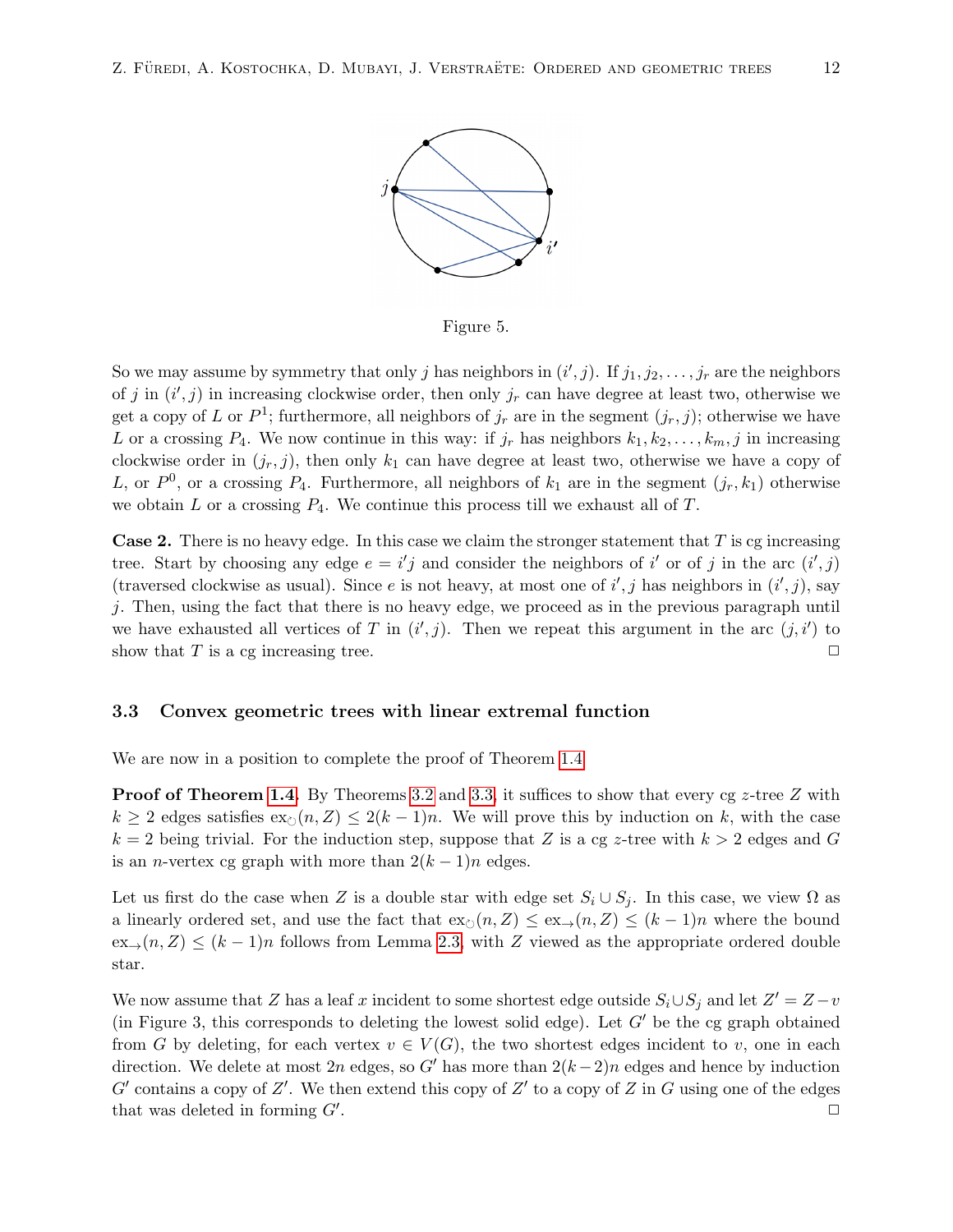Acknowledgement. This research was partly conducted during AIM SQuaRes (Structured Quartet Research Ensembles) workshops, and we gratefully acknowledge the support of AIM.

# References

- <span id="page-12-5"></span>[1] D. Bienstock, E. Györi, An extremal problem on sparse 0-1 matrices. SIAM J. Discrete Math. 4 (1991), 17–27.
- <span id="page-12-8"></span>[2] P. Brass, Gy. Károlyi, P. Valtr, A Turán-type extremal theory of convex geometric graphs, in: B. Aronov et al. (Eds.), Discrete and Computational Geometry – The GoodmanPollack Festscrift, Springer, Berlin, 2003, 277–302.
- <span id="page-12-1"></span>[3] Z. Füredi, P. Hajnal, Davenport-Schinzel theory of matrices. Discrete Math. 103 (1992), 233– 251.
- <span id="page-12-3"></span>[4] M. Klazar, The Füredi-Hajnal conjecture implies the Stanley–Wilf conjecture, in: D.Krob, A.A.Mikhalev, A.V. Mikhalev (Eds.), Formal Power Series and Algebraic Combinatorics, Springer, Berlin, 2000, 250–255.
- <span id="page-12-7"></span>[5] D. Korándi, G. Tardos, I. Tomon, C. Weidert, On the Turán number of ordered forests https://arxiv.org/abs/1711.07723.
- <span id="page-12-10"></span>[6] W. Moser and J. Pach, Recent developments in combinatorial geometry, in: New Trends in Discrete and Computational Geometry (J. Pach, ed.), Springer, New York, 1993, 281–302.
- <span id="page-12-4"></span>[7] A. Marcus, G. Tardos, Excluded permutation matrices and the Stanley–Wilf conjecture, J. Combin. Theory Ser. A 107 (2004) 153–160.
- <span id="page-12-0"></span>[8] J. Pach, G. Tardos, Forbidden patterns and unit distances. Computational geometry (SCG'05), 1–9, ACM, New York, 2005.
- <span id="page-12-6"></span>[9] S. Pettie, Degrees of Nonlinearity in Forbidden 0-1 Matrix Problems Discrete Mathematics 311 ( 2011), 2396–2410.
- <span id="page-12-2"></span>[10] G. Tardos, On 0-1 matrices and small excluded submatrices, Journal of Combinatorial Theory, Series A Volume 111 (2005), 266–288.
- <span id="page-12-9"></span>[11] G. Tardos, Construction of locally plane graphs with many edges, in: Thirty essays on geometric graph theory (J. Pach, ed.), Springer, New York, 2013, 541–562.